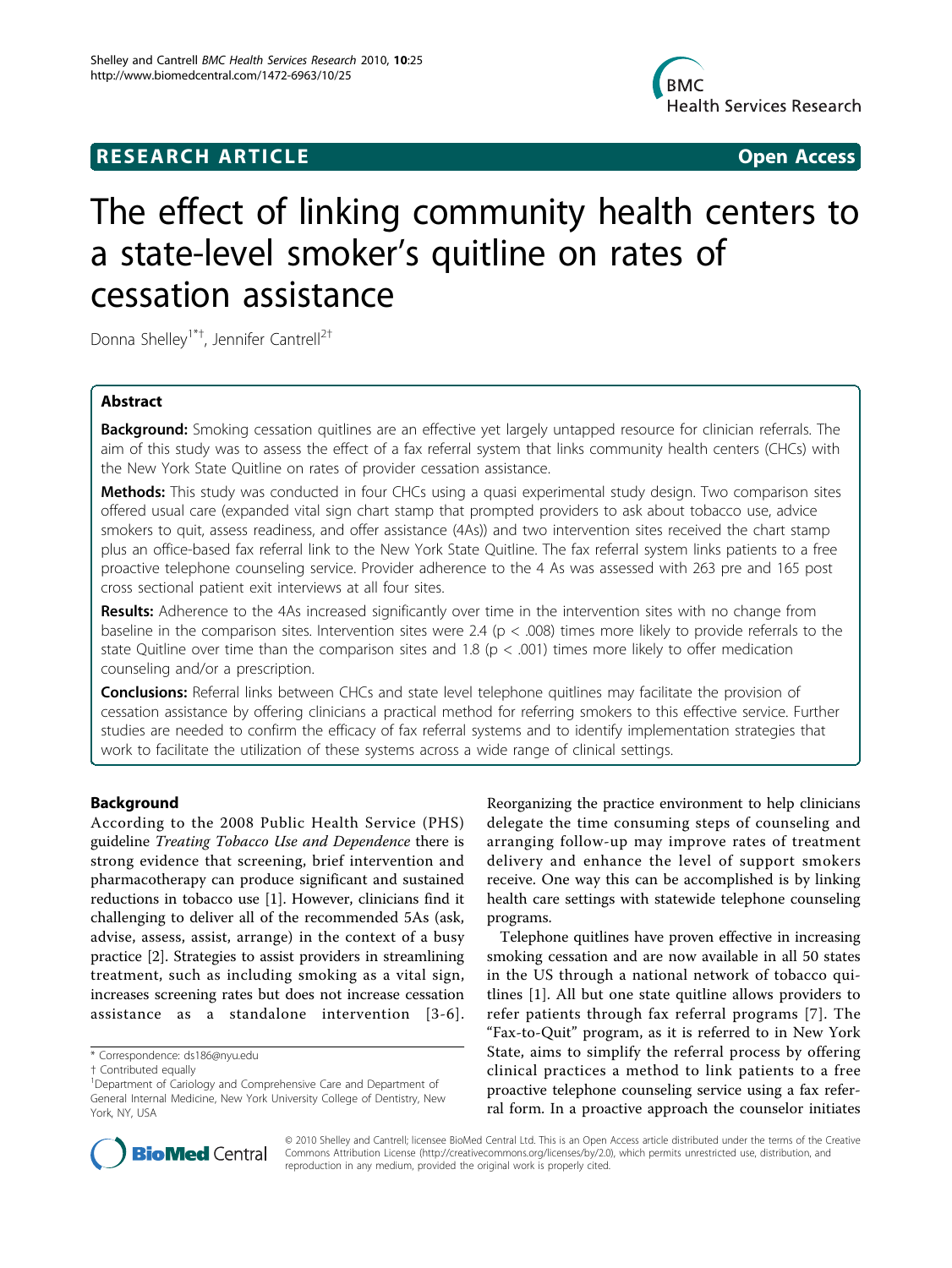the call, in contrast to reactive telephone counseling in which the patient initiates contact. A recent meta analysis found that smokers who receive proactive counseling are 56% more likely to quit compared with self help [\[8](#page-5-0)].

Recent studies suggest that connecting clinicians to telephone tobacco quitline counselors through fax referral systems is feasible and may induce providers to intervene more consistently with their patients who smoke [[9](#page-5-0)-[17](#page-5-0)]. However this service has not been well studied in community health centers (CHCs) that serve low income minority populations. The primary purpose of this pilot study was to examine the effect of implementing the fax-to-quit system plus an expanded vital sign chart stamp that prompted providers to offer the first 4As compared to the vital sign chart stamp alone on the level of cessation support smokers received.

## Methods

## Clinical settings and study population

From September 2006 through November 2007, we conducted a quasi-experimental study in two intervention and two comparison CHCs located within the New York Presbyterian Hospital Ambulatory Care Research Network (ACRN), a practice-based research network of 12 CHCs. These clinics serve a primarily low-income Latino immigrant population. At the time of the study the clinics were using a uniform paper chart system. Usual care

Prior to the study, as part of a quality improvement (QI) initiative to disseminate tobacco use treatment guidelines, all CHCs within the ACRN implemented an expanded vital sign chart stamp that prompted providers to ask patients about tobacco use, advise them to quit, assess readiness to quit and offer assistance (4As) (Additional file [1](#page-5-0)). The prompt to provide assistance was divided into two components on the chart stamp: prescription given and referral made. This approach was meant to simplify the documentation process and operationalize the 4th A, Assist, to make it clear that referral and prescription were the two primary options available to the provider and patient.

After implementation of the new chart system, all providers attended a 60 minute physician led presentation on current evidence based practice guidelines for treating tobacco dependence and systems level changes to support identification and referral of smokers for cessation treatment. At the conclusion of this visit, each practice received a tool kit consisting of patient education materials and provider materials (e.g. pharmacotherapy guide) and wallet cards with the quitline number.

#### Intervention

The intervention was comprised of four components: 1) usual care plus the fax referral system that linked smokers to the New York State Quitline for proactive tailored counseling, 2) a 30 minute training for physicians, nurses and medical assistants on how to use the Fax-to-Quit program, 3) two site visits from research staff that involved meeting with clinic staff to elicit any barriers to implementation, provide additional materials and offer further educational information as needed, and 4) provider feedback on their adherence to the 4As and use of the Fax-to-Quit program compared with other providers in their clinical site. Feedback data was embedded in two separate emails sent during the four month intervention period.

The New York State Quitline service includes proactive telephone calls with mailing of self help material, free nicotine replacement therapy for those who qualify and referrals to local treatment programs. The quitline faxes a report back to the provider describing the treatment plan. Providers are also notified if the patient cannot be reached. The quitline makes up to five attempts to contact patients.

## Data collection

Provider performance was assessed with 263 pre and 165 post intervention cross sectional patient exit interviews. Trained research assistants (RA's) screened each patient in the waiting room before their clinic visit to assess eligibility for the study and to obtain consent. Patients were eligible if they were aged 18 years or older, a current smoker, and the visit was with a primary care provider (excluding Obstetrics and Gynecology). Eligible patients were asked to complete the in person interview after their visit. The screening survey included questions about fruit and vegetable intake and daily exercise. Patients were not told that the research study was related to tobacco use before seeing their doctor or nurse. The study protocol was reviewed and approved by the Institutional Review Boards of Columbia University and New York University.

# Measures

#### Patient characteristics

The exit interview survey collected information on patient demographics (age, gender, education, race/ethnicity and health insurance), the nature of the visit (initial or routine, scheduled or walk in), tobacco use behavior (number of cigarettes smoked and if smokers smoked every day or some days) and readiness to quit in next 30 days.

#### Adherence to 4As

Exit interview surveys also collected data on provider adherence to the 4As. Questions assessed whether patients were screened for tobacco use, offered advice to quit, assessed for readiness to quit, offered a referral to the Fax-to-Quit program, accepted the referral, and if they were offered counseling about medication options and/or a prescription (e.g., During your visit today, did a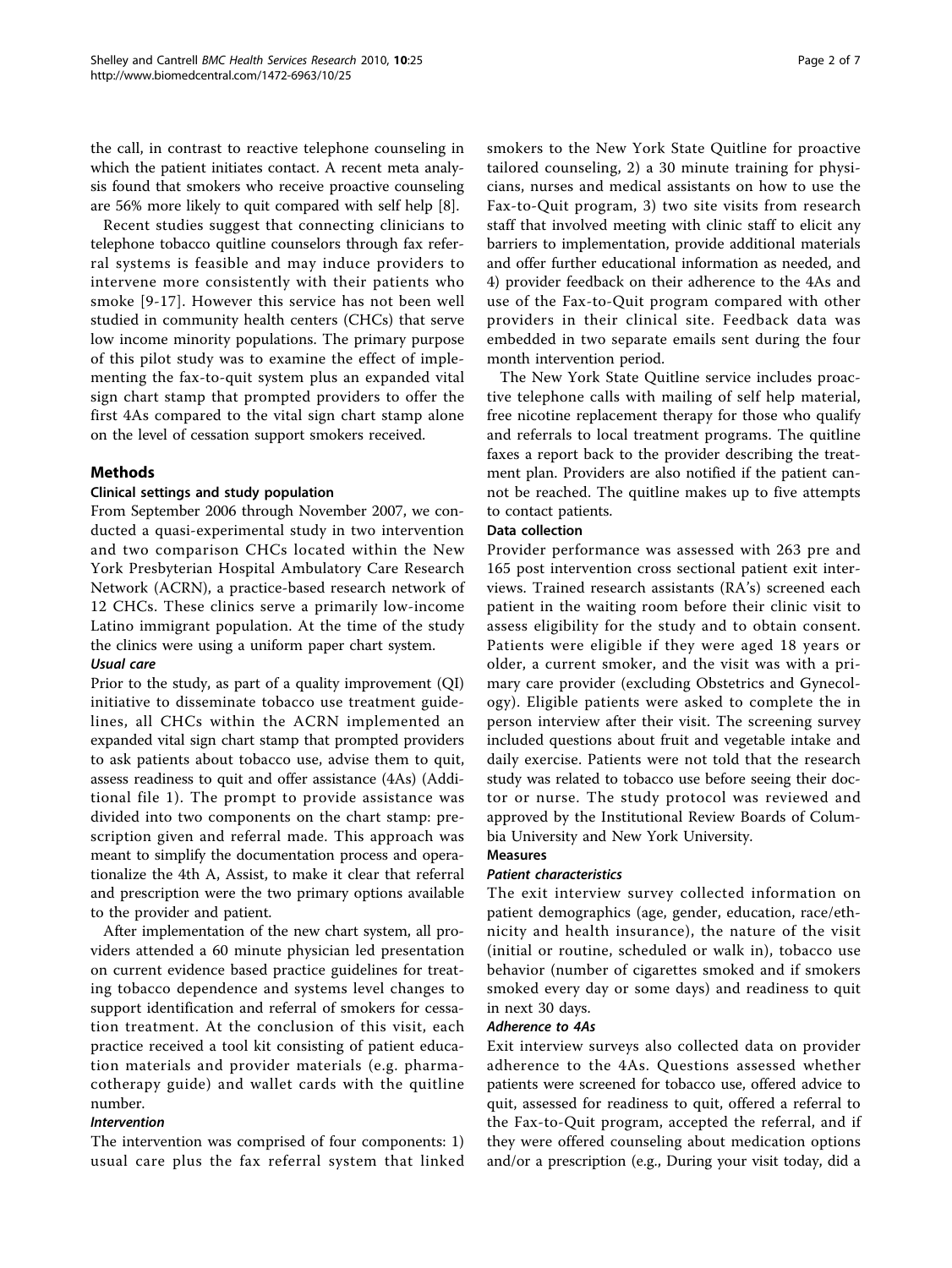health care provider advise you to quit smoking or using tobacco?). The two main outcome measures included: 1) patient self report of being offered a referral to the Faxto-Quit program from a clinician or staff; and 2) provision of medication education and/or prescription.

#### Data Analysis

Descriptive statistics were used to obtain rates of adherence to guideline recommendations to ask, advise, assess, refer and prescribe both within groups over time and between groups. We conducted Chi-square tests to compare differences in patient characteristics between intervention and comparison groups and to examine changes in patient characteristics over time within groups. We also conducted two-group mean comparison t-tests to analyze differences within groups and between groups at baseline and follow-up. Fixed effect logistics regressions were used to predict whether the main outcome variables changed with time in the intervention and comparison settings, controlling for clustering at the clinic level. We employed univariate regressions to examine patient characteristics that were associated with Fax-to-Quit referrals and medication education at baseline across all clinics. Characteristics significantly associated with the outcomes were controlled for in the final multiple regression analyses. All statistical analyses were performed using Stata 10.0 software [\[18\]](#page-5-0).

# Results

## Sample

Table 1 shows pooled data on demographic characteristics and smoking behavior for the intervention and comparison sites at baseline and follow-up. Among the total sample of 460 smokers, 85% were Hispanic and 65% female. Sixty-two percent were over the age of 50 and 82% had Medicaid. Twenty percent of all respondents smoked over 15 cigarettes per day (CPD). Over 60% of smokers reported that they were ready to quit in the next 30 days. Patient demographics and smoking behaviors did not differ overall or within sites between the two time periods, with the exception of smoker readiness to quit, which decreased equivalently across all sites. Patient smoking behaviors did not differ between the sites at either time period.

## Screening, advice and assessment

At baseline, intervention and comparison sites did not differ significantly in their adherence to the recommended first 3 As (ask, advise and assess). Over 90% of patients were asked about tobacco use, over 80% of smokers were advised to quit and more than 65% were assessed in terms of readiness to quit across all sites (Table [2](#page-3-0)). Among intervention sites, screening and assessment rates at follow-up increased compared to baseline by 7.6% (91% to 98%) ( $p = .01$ ) and 23% (65%)

| Baseline ( $n = 258$ )<br>36.4% | Follow-up ( $n = 202$ ) | p-value |
|---------------------------------|-------------------------|---------|
|                                 |                         |         |
|                                 | 33.2%                   | .47     |
|                                 |                         | .75     |
| 38.5%                           | 40.0%                   |         |
| 61.5%                           | 60.0%                   |         |
|                                 |                         | .10     |
| 2.3%                            | 5.0%                    |         |
| 12.8%                           | 7.9%                    |         |
| 84.5%                           | 85.6%                   |         |
| .39%                            | 1.5%                    |         |
| 55.4%                           | 59.9%                   | .34     |
|                                 |                         |         |
| 1.9%                            | 4.0%                    | .30     |
| 10.5%                           | 9.4%                    |         |
| 80.2%                           | 81.7%                   |         |
| 2.3%                            | 3.0%                    |         |
|                                 |                         | .19     |
| 22.9%                           | 17.8%                   |         |
| 77.1%                           | 82.2%                   |         |
| 17.8%                           | 22.8%                   | .19     |
| 41.1%                           | 46.3%                   | .27     |
| 73.7%                           | 70.0%                   | .83     |
| 76.0%                           | 45.1%                   | .00     |
|                                 |                         |         |

Table 1 Demographic and smoking characteristics for the pooled sample at baseline and follow-up

Note: Chi square test was used to test the differences between baseline and follow-up groups. Missing rates were negligible or zero for all variables.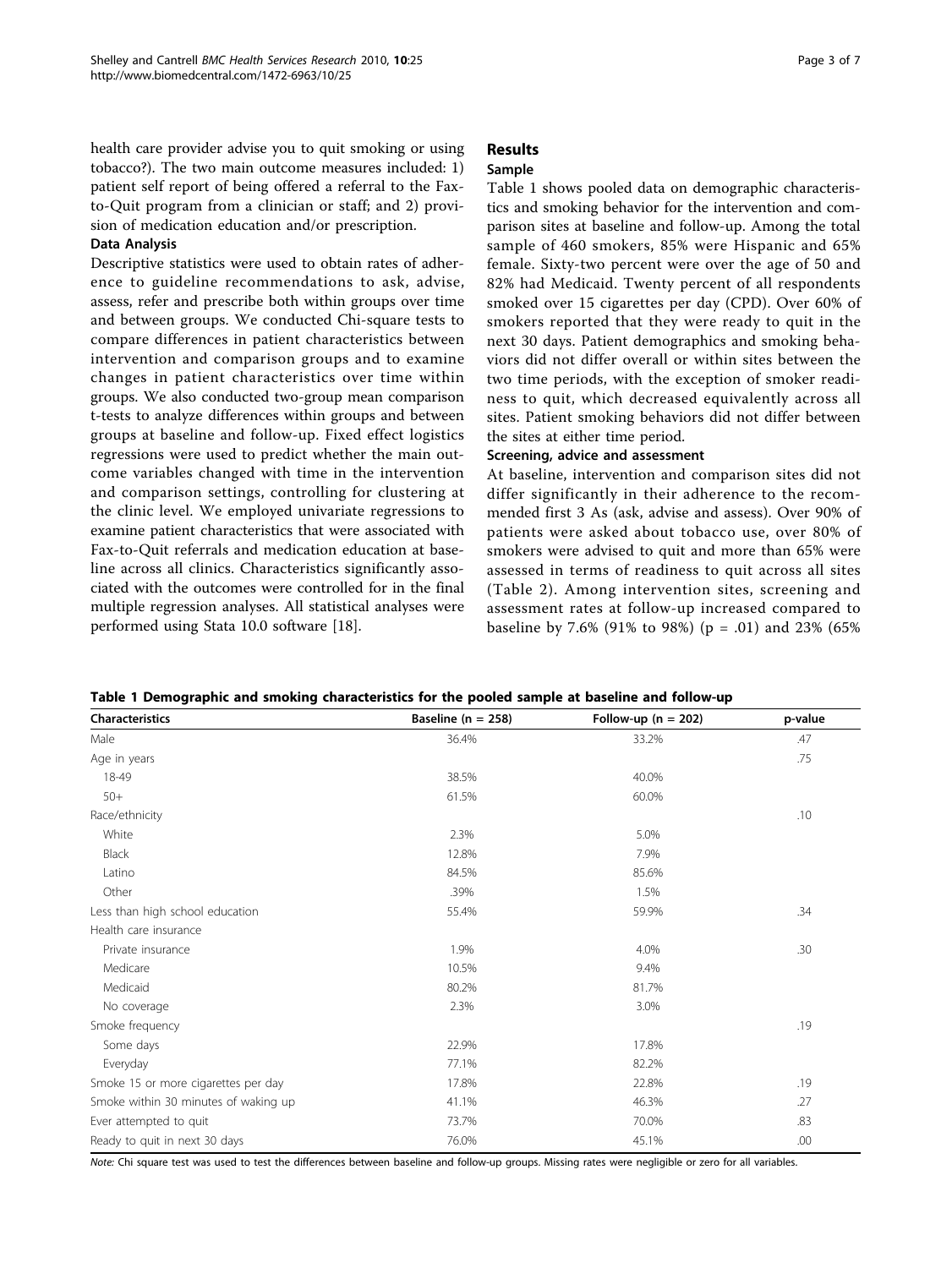<span id="page-3-0"></span>to 80%) (p = .003), respectively, but remained unchanged in comparison sites.

## Referrals

Baseline rates of assistance (i.e., referred to Quitline and discussed medication) were higher in the comparison group but this difference did not reach significance. In intervention sites, referrals to the Quitline increased from 17% to 35% ( $p = .001$ ) and counseling about medication increased from 49% to 65% ( $p = .005$ ). In contrast, among comparison sites, referrals to the New York State Quitline did not change significantly between the baseline and follow-up period. Data received from the New York State Quitline indicated that they reached 41% of all patients referred from study sites during the intervention period.

#### Regression analysis

The intervention sites were 2.4 times more likely to provide referrals to the state Quitline over time than the comparison sites and 1.8 times more likely to offer medication counseling and or a prescription (Table [3\)](#page-4-0). Older smokers, those with a higher level of dependence and smokers who were ready to quit in the next 30 days were more likely to receive education on pharmacotherapy.

#### **Discussion**

Tobacco quitlines are an effective yet largely untapped referral resource for health care providers who may not have the time or resources to offer onsite smoking cessation counseling. In this study, a fax referral system combined with an expanded vital sign chart prompt was associated with higher rates of provider initiated assistance and referral to the Quitline compared with the chart prompts alone. These results suggest that Fax-to-Quit programs can be implemented in busy CHC practices, and similar to previous research, can facilitate cessation assistance through referrals to state-level telephone counseling services [\[9-17](#page-5-0)].

The high rates of baseline screening and advice to quit offered by clinicians in all study sites was likely related to the expanded vital sign chart stamp which was implemented three months prior to the start of this study. The Ambulatory Care Network QI committee's decision to use the enhanced chart stamp was informed by research demonstrating that smoking status vital sign chart stamps that only prompt providers to screen for tobacco use do not consistently increase provider delivered advice to quit or cessation assistance [[3](#page-5-0)-[6\]](#page-5-0). However, our results suggest that even a more elaborate chart stamp, which prompts providers to refer and prescribe, may not be adequate to trigger clinician action without an accompanying referral system in place that is fully operationalized (i.e. staff training, technical assistance, staff roles defined in relation to the referral system, faxing process in place). Comparison sites were aware of the Quitline and the fax referral system, but they only received preprinted referral pads with the Quitline telephone number which they were advised to give to smokers who were ready to quit. In contrast, intervention sites received additional training and ongoing technical assistance that was specifically related to implementing and using the fax referral system.

Several evaluations of state level quitline referral systems have noted the need for supportive infrastructure including a site champion, training, technical assistance and feedback to facilitate the interaction between clinicians and the centralized quitline, increase adoption and ensure successful implementation [[10,16-19\]](#page-5-0). Intervention clinics received several of these components, while comparison sites were familiar with the Fax-to-Quit program but did not receive the support that may be needed to fully utilize the service. Simply knowing about the program may not be enough to promote consistent and sustainable referrals. Post intervention qualitative interviews with physicians and staff, the results of which are reported in another publication, support this

| Table 2 Provider adherence to tobacco use treatment guidelines based on patient exit interviews at baseline and |  |  |  |  |
|-----------------------------------------------------------------------------------------------------------------|--|--|--|--|
| follow-up                                                                                                       |  |  |  |  |

| Tobacco<br>Assessment<br><b>Measures</b> | Intervention<br>Group          |                         |         | Comparison<br>Group     |                         |         |
|------------------------------------------|--------------------------------|-------------------------|---------|-------------------------|-------------------------|---------|
|                                          | <b>Baseline</b><br>$(n = 156)$ | Follow-up ( $n = 138$ ) | p-value | Baseline<br>$(n = 102)$ | Follow-up<br>$(n = 64)$ | p-value |
| Ask                                      | 91%                            | 98%                     | .01     | 94%                     | 91%                     | .39     |
| Advise                                   | 83%                            | 91%                     | .07     | 83%                     | 87%                     | .49     |
| Assess                                   | 65%                            | 80%                     | .003    | 71%                     | 78%                     | .34     |
| Refer to Fax-to-Quit                     | 17%                            | 35%                     | .000    | 44%                     | 37%                     | .40     |
| <b>Discuss</b><br>medications            | 49%                            | 65%                     | .003    | 60%                     | 63%                     | .72     |

Note: The analyses were conducted using a two-group mean comparison t-test. The p-values reflect differences within groups between baseline and follow-up.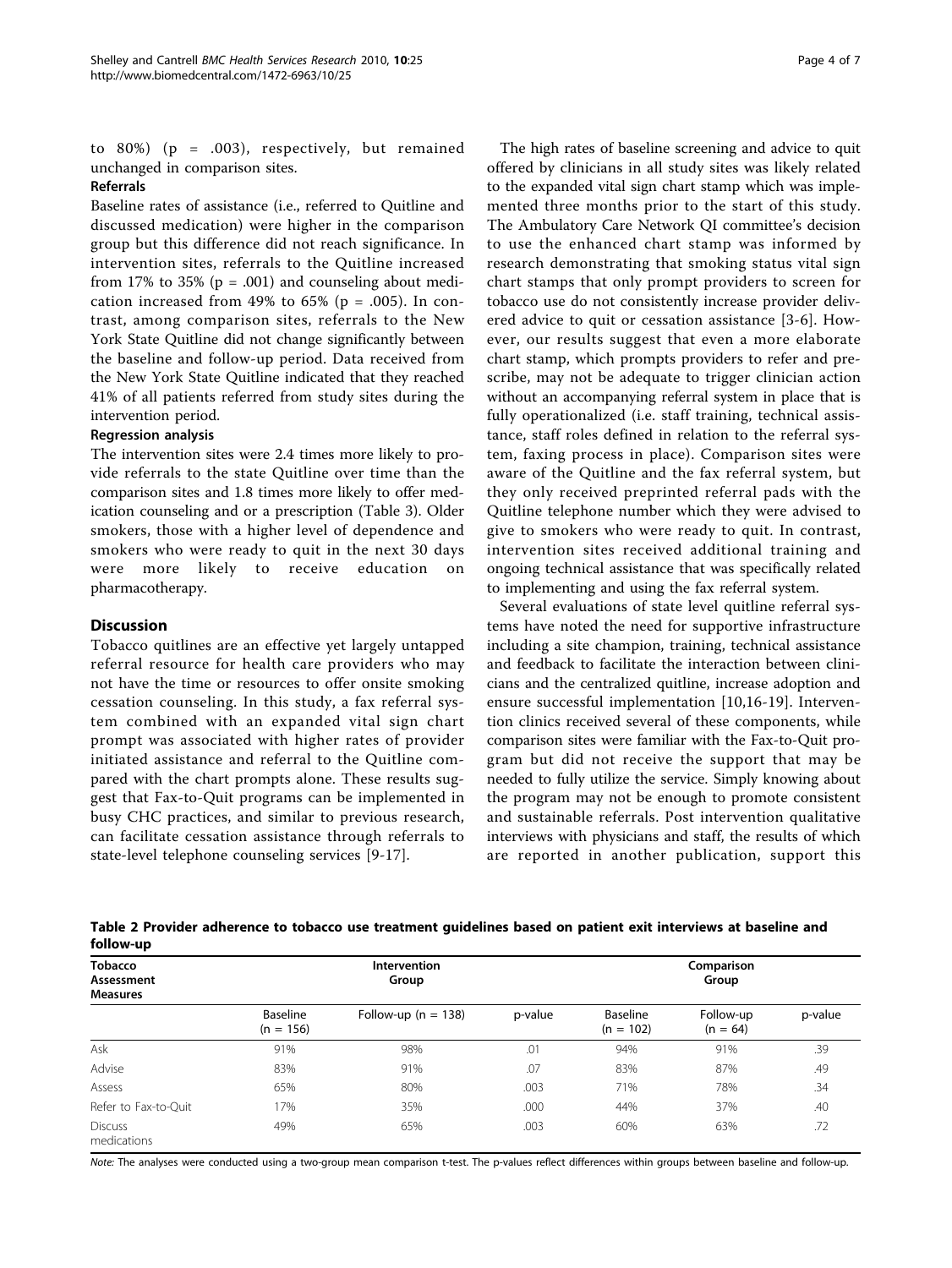| Dependent variables                                                                                              | <b>Odds Ratio</b> | p-value (95%Cl)  |
|------------------------------------------------------------------------------------------------------------------|-------------------|------------------|
| <sup>a</sup> Referral to NYS Quitline (n = 458)<br>Interaction (time and intervention)                           |                   | .008(1.25, 4.63) |
| <sup>b</sup> Provided pharmacotherapy education or prescription (n = 453)<br>Interaction (time and intervention) |                   | .001(1.26.2.63)  |

<span id="page-4-0"></span>Table 3 Logistic regressions analyzing impact of intervention on offer of referrals and provision of a smoking cessation prescription or education related to pharmacotherapy

<sup>a</sup>Logistic regression with offer of referral to Quitline coded as 1. Adjusted for time to smoke upon waking.

bLogistic regression medication education coded as 1. Adjusted for time to smoke, smoking frequency (everyday or some days), readiness to quit and age.

premise [\[20\]](#page-5-0). Health care providers and staff in intervention sites described numerous benefits of the chart stamp and Fax-to-Quit systems but pointed out that those new systems, even ones that will ultimately simplify care processes, can initially interrupt workflow and must overcome organizational barriers to ensure full integration and sustainability [[20\]](#page-5-0).

Of note, this study coincided with implementation of a well funded aggressive statewide tobacco control program that included funding of 19 cessation centers across the state. Initiated in 2004, the centers were established to implement and disseminate the PHS tobacco use treatment guidelines in a wide range of health care settings (inpatient and outpatient). Specific emphasis was made on increasing clinician referrals to the New York State Quitline via the Fax-to-Quit program. Statewide cessation center activities have been associated with a 132% increase in fax referrals from providers over the past 5 years. Referrals increased from 4,215 in 2005 to a projected 9,796 for 2009. Moreover, health care settings that have received the most attention in terms of technical assistance and implementation support have the highest rates of referrals [[\[10\]](#page-5-0), NYS-DOH Quitline, 2009 unpublished data].

The Fax-to-Quit program offers several advantages to patients and providers, including easy access to a free, evidence-based counseling program regardless of insurance status, the ability to serve diverse multilingual populations, links to local cessation programs that providers may not be aware of, and in many states, free pharmacotherapy [[6,9,16](#page-5-0),[21\]](#page-6-0). Enhancing fax referrals may also increase overall engagement of providers in cessation activities. Although changing practice patterns related to prescribing was not a specific target of the intervention, we found that intervention sites were almost twice as likely to offer assistance with smoking cessation medications. A recent survey of Swedish General Practitioners (GPs) also found that GPs who referred to a quitline were more likely to be active in other smoking cessation activities. Provider knowledge and use of the quitline may have an additional positive effect on overall engagement in treating tobacco use [[22\]](#page-6-0).

One of the drawbacks of the proactive program is low contact rates. Studies of fax referral programs in health

care settings report quitline contact rates ranging from approximately 40-70% [\[10-16,](#page-5-0)[23,24\]](#page-6-0). During the intervention period only 41% of patients were reached, which is lower than the average NYSDOH contact rate of 53% (NYS DOH unpublished, 2009). The low contact rates in this study may be related to the demographic characteristics of this population. Mahabee-Gittens reported similar contact rates (46%) in a study of low income, minority parents referred for proactive quitline counseling in a pediatric emergency room [\[14](#page-5-0)].

Improving connection rates may require additional staff and provider training to ensure that patients are assessed properly. In addition, patient education prior to referral may help normalize the service, clarify expectations and overcome resistance that patients may not be willing to express to their doctor [\[20](#page-5-0)]. One of the providers interviewed for this study reported connecting patients to the Quitline while they were still in the office. Assisting patients through care coordinators or other staff during or soon after the visit may improve connection rates and increase referrals [[24\]](#page-6-0). An additional reason to address this issue is the potentially negative impact of low patient contact rates on provider referrals. Providers may be discouraged from continuing to refer patients to a program that cannot consistently reach their patients. Collaboration with providers and quitlines is needed to develop new strategies for improving patient connections with proactive quitline counseling [[16\]](#page-5-0).

Ask-advise-refer and ask and act models that integrate the 5As into an abbreviated intervention supported by quitline fax referral or web-based programs have been promoted as a method to simplify adoption of guideline recommended tobacco use treatment in primary care [[25-29](#page-6-0)]. The Fax-to-Quit program provides a simple method for implementing this more streamlined approach. However, there are several questions regarding how to best integrate quitline-practice linkages and the impact of these programs on provider practice patterns and patient outcomes. For example, are providers less likely to engage patients and provide follow-up if they assume the quitline will take over this responsibility, and does this reduce the impact on cessation outcomes compared to the 5As approach [[21](#page-6-0),[23](#page-6-0),[30](#page-6-0),[31](#page-6-0)]?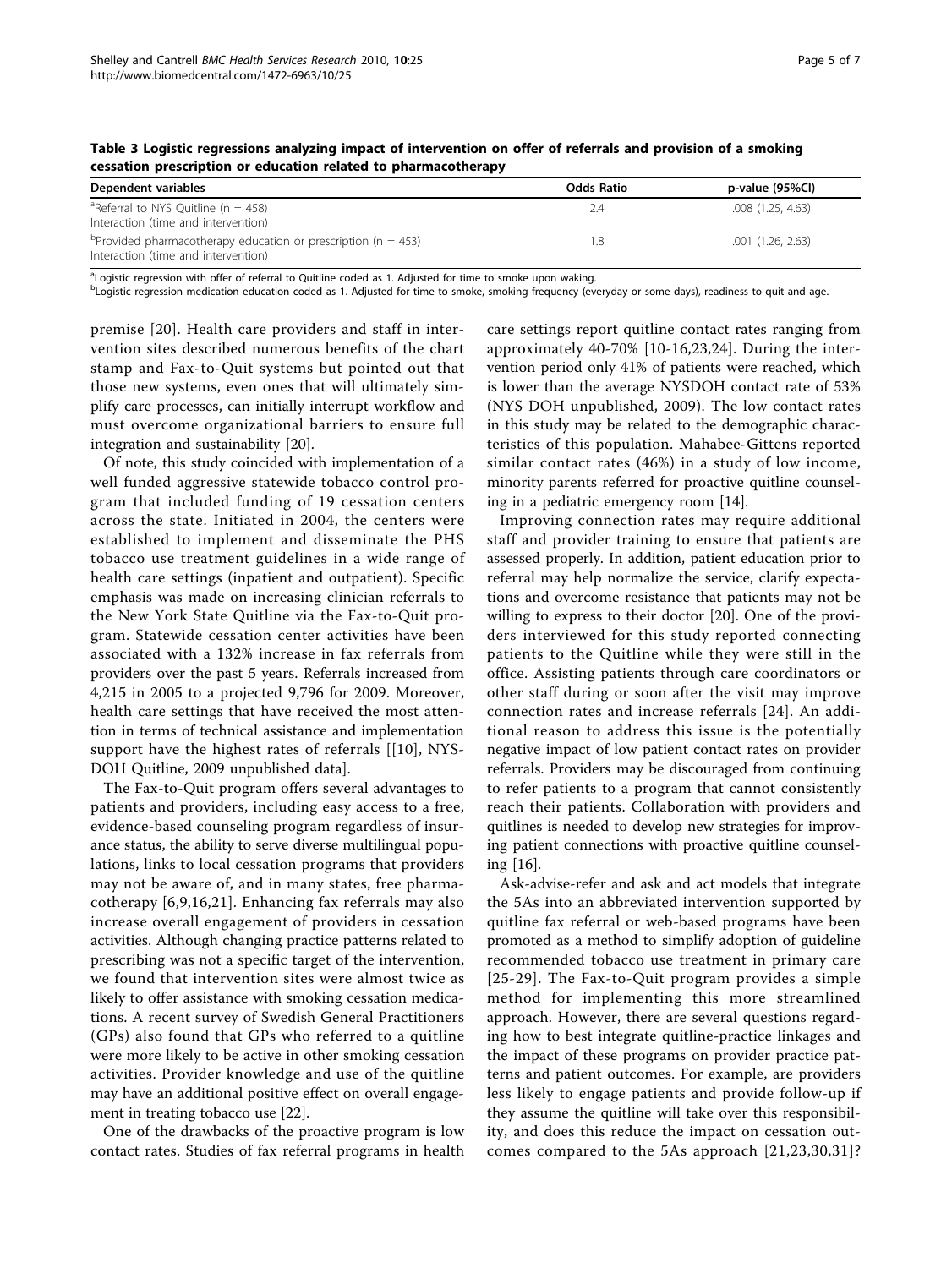<span id="page-5-0"></span>Borland et al. found that the option for referring did not result in GPs providing less effective smoking cessation counseling within the consultation, but this requires further study [[30](#page-6-0)]. Second, what are the barriers to adopting and maintaining fax or email referral systems in busy clinical settings? Further studies are needed to identify the specific implementation strategies and systems level approaches that work to facilitate routine delivery of tobacco cessation services and specifically, routine referral to state-level quitlines.

A number of limitations require consideration. The study sample was small and the CHCs were not randomized. The CHCs practice, however, under the same administrative umbrella at one academic institution and serve the same patient population. Moreover, an analysis of patient and provider characteristics demonstrated no baseline differences between sites. There were also no differential changes in patient characteristics at the baseline and follow-up time periods. However, our findings require replication. Another potential limitation was the dependence on patient self reports. We collected faxed forms at the intervention sites only, which confirmed patient reports of fax referrals, but we did not have the same data from the comparison sites.

## Conclusion

State quitlines provide an important resource for health care providers and patients. Smokers in every state in the U.S. have free access to telephone quitlines through 1-800-QUIT-NOW and the fax referrals system is available in 49 of 50 states [7]. These programs have the potential to be replicated across a multitude of health care settings and may be a key strategy for facilitating routine cessation assistance and referrals into routine primary care.

Additional file 1: Figure S1. Expanded vital sign chart stamp. Click here for file [ http://www.biomedcentral.com/content/supplementary/1472-6963-10- 25-S1.DOC ]

#### Acknowledgements

Funding for the research presented in this paper was provided by the Agency for Healthcare Research and Quality, research grant R03 HS016000- 01, and the New York State Department of Health, grant #C020114.

#### Author details

<sup>1</sup>Department of Cariology and Comprehensive Care and Department of General Internal Medicine, New York University College of Dentistry, New York, NY, USA. <sup>2</sup>Public Health Solutions, National Development Research Institutes, Inc., Behavioral Science Training Program, New York, NY, USA.

#### Authors' contributions

DS designed the study and survey tools, assisted with data analysis and wrote the manuscript. JC completed the literature review for the manuscript, assisted with survey design, analyzed the survey data, and wrote and edited

portions of the manuscript. JC and DS provided substantial subsequent contributions. Both authors read and approved the final manuscript.

#### Competing interests

The authors declare that they have no competing interests.

#### Received: 28 September 2009

Accepted: 25 January 2010 Published: 25 January 2010

#### References

- Fiore M: Treating Tobacco Use and Dependence: 2008 Update. Department of Health and Human Services. Public Health Service. Rockville, MD 2008.
- 2. Thorndike AN, Regan S, Rigotti NA: [The treatment of smoking by US](http://www.ncbi.nlm.nih.gov/pubmed/17761570?dopt=Abstract) [physicians during ambulatory visits: 1994 2003.](http://www.ncbi.nlm.nih.gov/pubmed/17761570?dopt=Abstract) Am J Public Health 2007, 97(10):1878-83.
- 3. Rothemich SF, Woolf SH, Johnson RE, Burgett AE, Flores SK, Marsland DW, Ahluwalia JS: [Effect on cessation counseling of documenting smoking](http://www.ncbi.nlm.nih.gov/pubmed/18195316?dopt=Abstract) [status as a routine vital sign: an ACORN study.](http://www.ncbi.nlm.nih.gov/pubmed/18195316?dopt=Abstract) Ann Fam Med 2008, 6(1):60-8.
- 4. Boyle R, Solberg LI: [Is making smoking status a vital sign sufficient to](http://www.ncbi.nlm.nih.gov/pubmed/15053279?dopt=Abstract) [increase cessation support actions in clinical practice?.](http://www.ncbi.nlm.nih.gov/pubmed/15053279?dopt=Abstract) Ann Fam Med 2004, 2(1):22-5.
- 5. Maizlish NA, Ruland J, Rosinski ME, Hendry K: [A systems-based](http://www.ncbi.nlm.nih.gov/pubmed/16679436?dopt=Abstract) [intervention to promote smoking as a vital sign in patients served by](http://www.ncbi.nlm.nih.gov/pubmed/16679436?dopt=Abstract) [community health centers.](http://www.ncbi.nlm.nih.gov/pubmed/16679436?dopt=Abstract) Am J Med Qual 2006, 21(3):169-77.
- 6. Piper ME, Fiore MC, Smith SS, Jorenby DE, Wilson JR, Zehner ME, Baker TB: [Use of the vital sign stamp as a systematic screening tool to promote](http://www.ncbi.nlm.nih.gov/pubmed/12934781?dopt=Abstract) [smoking cessation.](http://www.ncbi.nlm.nih.gov/pubmed/12934781?dopt=Abstract) Mayo Clin Proc 2003, 78(6):716-22.
- 7. North American Quitline Consortium. [http://www.naquitline.org.](http://www.naquitline.org)
- 8. Stead LF, Perera R, Lancaster T: Telephone counseling for smoking cessation. Cochrane Database Syst Rev 2006, 19(3):CD002850.
- 9. Bentz CJ, Bayley KB, Bonin KE, Fleming L, Hollis JF, McAfee T: [The feasibility](http://www.ncbi.nlm.nih.gov/pubmed/16414421?dopt=Abstract) [of connecting physician offices to a state-level tobacco quit line.](http://www.ncbi.nlm.nih.gov/pubmed/16414421?dopt=Abstract) Am J Prev Med 2006, 30(1):31-7.
- 10. Bernstein S, Jearld S, Prasad D, Bax P, Bauer U: Rapid implementation of a smokers' quitline fax referral service in an urban area. J Health Care Poor and Underserved 2009, 20(1):55-63.
- 11. Anderson CM, Zhu SH: [Tobacco quitlines: looking back and looking](http://www.ncbi.nlm.nih.gov/pubmed/18048638?dopt=Abstract) [ahead.](http://www.ncbi.nlm.nih.gov/pubmed/18048638?dopt=Abstract) Tob Control 2007, 16(Suppl 1):i81-6.
- 12. Perry RJ, Keller PA, Fraser D, Fiore MC: Fax to quit: a model for delivery of tobacco cessation services to Wisconsin residents. Wis Med J 2005, 104(4):37-40.
- 13. Marcy TW, Solomon LJ, Dana GS, Secker-Walker R, Skelly JM: [A smoking](http://www.ncbi.nlm.nih.gov/pubmed/11891379?dopt=Abstract) [cessation telephone resource: feasibility and preliminary evidence on](http://www.ncbi.nlm.nih.gov/pubmed/11891379?dopt=Abstract) [the effect on health care provider adherence to smoking cessation](http://www.ncbi.nlm.nih.gov/pubmed/11891379?dopt=Abstract) [guidelines.](http://www.ncbi.nlm.nih.gov/pubmed/11891379?dopt=Abstract) Tob Control 2002, 11(1):84.
- 14. Mahabee-Gittens EM, Gordon JS, Krugh ME, Henry B, Leonard AC: [A](http://www.ncbi.nlm.nih.gov/pubmed/19023825?dopt=Abstract) [smoking cessation intervention plus proactive quitline referral in the](http://www.ncbi.nlm.nih.gov/pubmed/19023825?dopt=Abstract) [pediatric emergency department: a pilot study.](http://www.ncbi.nlm.nih.gov/pubmed/19023825?dopt=Abstract) Nicotine Tob Res 2008, 10(12):1745-51.
- 15. Ebbert JO, Carr AB, Patten CA, Morris RA, Schroeder DR: [Tobacco use](http://www.ncbi.nlm.nih.gov/pubmed/17473036?dopt=Abstract) [quitline enrollment through dental practices: a pilot study.](http://www.ncbi.nlm.nih.gov/pubmed/17473036?dopt=Abstract) J Am Dent Assoc 2007, 138(5):595-601.
- 16. Willett JG, Hood NE, Burns EK, Swetlick JL, Wilson SM, Lang DA, Levinson AH: [Clinical faxed referrals to a tobacco quitline: reach,](http://www.ncbi.nlm.nih.gov/pubmed/19201150?dopt=Abstract) [enrollment, and participant characteristics.](http://www.ncbi.nlm.nih.gov/pubmed/19201150?dopt=Abstract) Am J Prev Med 2009, 36(4):337-40.
- 17. Wolfenden L, Wiggers J, Campbell E, Knight J, Kerridge R, Moore K, Spigelman A, Harrison M: Feasibility, acceptability, and cost of referring surgical patients for post discharge cessation support from a quitline. Nic Tob Res 2008, 10(6):1105-8.
- 18. Stata StataCorp: Stata Statistical Software: Release 10.1. College Station (TX): StataCorp 2009.
- 19. Bentz CJ, Bayley B, Bonin KE, Fleming L, Hollis JF, Hunt JS, LeBLanc B, McAfee T, Payne N, Siemienczuk J: Provider feedback to improve 5A's tobacco cessation in primary care: a cluster randomized clinical trial. Nicotine Tob Res 2006, 8(3):341-349.
- 20. Cantrell J, Shelley D: [Implementing a Fax Referral Program for Quitline](http://www.ncbi.nlm.nih.gov/pubmed/20017930?dopt=Abstract) [Smoking Cessation Services in Urban Health Centers: A Qualitative](http://www.ncbi.nlm.nih.gov/pubmed/20017930?dopt=Abstract) [Study.](http://www.ncbi.nlm.nih.gov/pubmed/20017930?dopt=Abstract) BMC Family Practice 2009, 10:81.